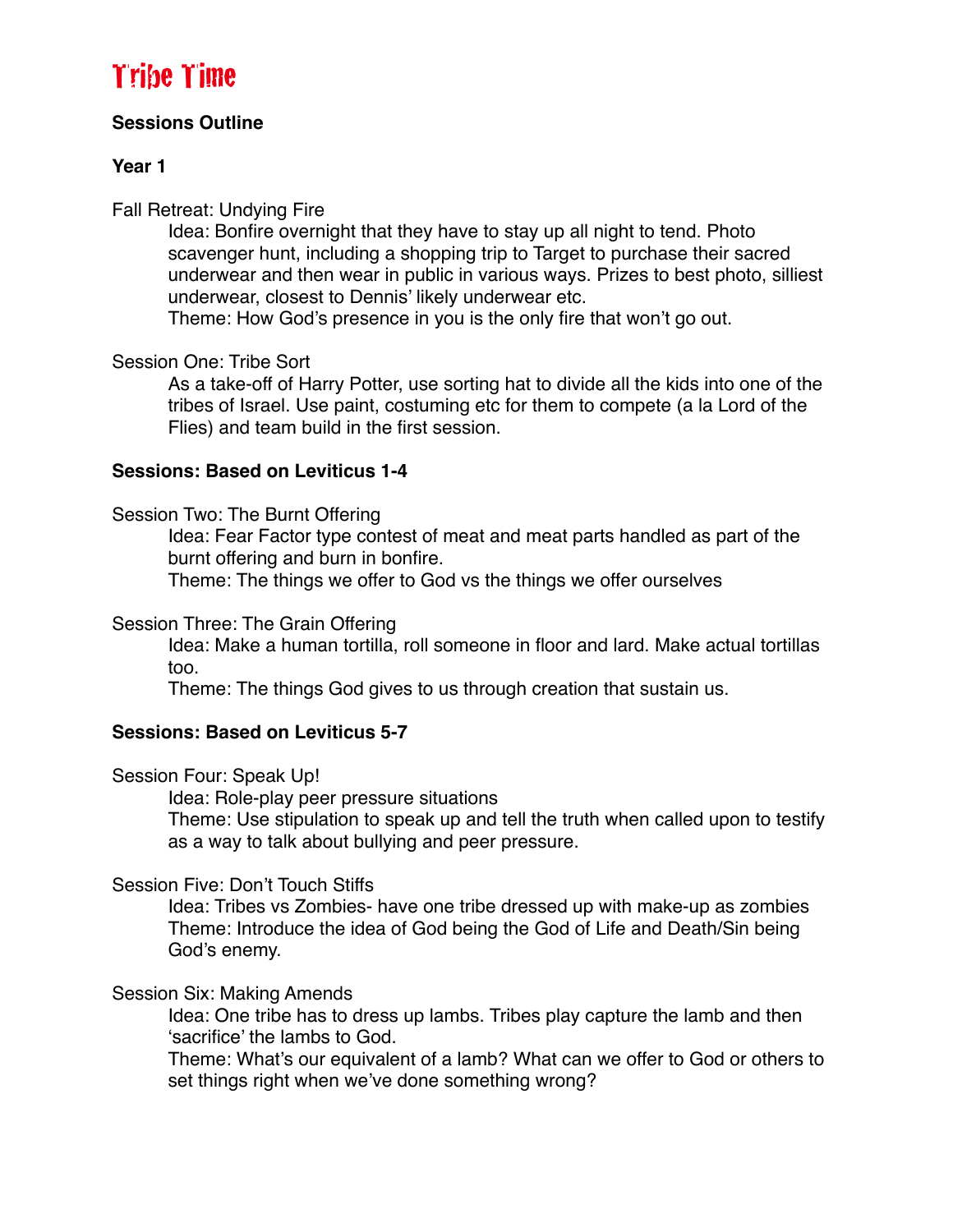#### Session Seven: Fat Fast

Idea: Fear Fact type contest using different kinds of fat.

Theme: Discuss how the God of Leviticus loves you enough to tell you what to do in all parts of your life. Contrast avoidance of fat vs our addiction to it and how it impacts the poor of the world. Week-long fat fast for kids and families. Reward for those who follow through.

#### **Sessions Based on Leviticus 8-10**

#### Session Eight: Ordination Day

Idea: Follow ordination of Aaron as closely as possible in detail and props Theme: Select/Vote for 7 kids to serve as the priests of their peers. Have an ordination service, invite family and pray over them. This can be a good time to discuss the qualities of a 'minister' to others.

#### Session Nine: The Holy and the Common

Idea: Give them post-its labeled holy or common and have them go around and label things accordingly, in their opinion. Discuss. Take Home: Do same activity at home and take photos of their top choices.

Theme: If all is made by God, is everything sacred?

#### **Sessions Based on Leviticus 11-13**

#### Session 10: What's that on Your Face?

Idea: Tribes vs Lepers- create a tribe of 'lepers' with fruit leather and anything else gross.

Theme: Use stipulations against touching to weave in both Elisha and Namaan and Jesus, ie the larger point is God's desire for us to be made clean.

#### Session 11: Dirty Jobs

Idea: Tribes gets stuck cleaning things of ascending levels of grossness. Theme: If God cares about mildew what else in your life seems inconsequential but God cares about?

#### **Sessions Based on Leviticus 14-18**

Session 12 & 13: Goat Loading

Idea: Get a Goat, maybe a tribe has to help you the day before or morning of, or watch it overnight. Load it with the sins of the people (solicited from the congregation?). Second session walk through ritual a second time with Jesus as scapegoat and talk about once for all sacrifice.

#### **Sessions Based on Leviticus 19**

Session 14: Be Holy

Idea: Some sort of obstacle course, quiz gauntlet, situational ethics game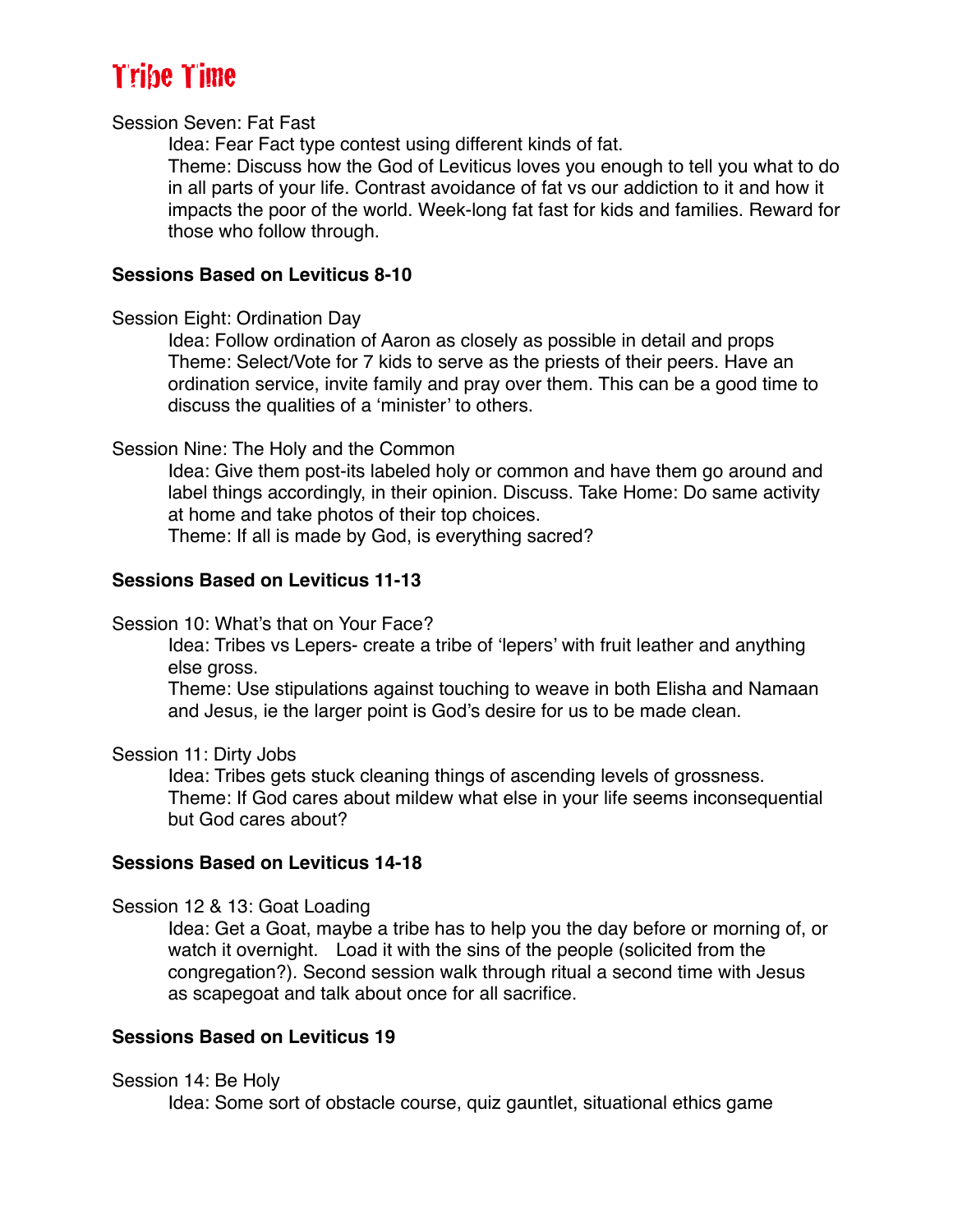Theme: God expects you to be as perfect as him so that others will see through you to see him.

Session 15 & 16: Don't Return the Favor

Idea: Make a metal idol and then destroy.

Theme: Don't return the favor of being made by God by trying to make other gods. What are the actual idols in our lives?

### Session 17: Shut It Down

Idea: Do Man-on-the Street interviews of good and bad examples. Theme: Discuss the right way to rebuke someone for what they say or do.

#### Session 18: Manly Men

Idea: Pass out fake mustaches. Every one is encouraged to wear it all the time during the week. Prize to whomever wears it the most, with photo evidence to support. Maybe do a group 'Mustache Month' fundraiser- best mustache contest throughout the church?

Theme: Discuss how do people outwardly know what you believe inwardly.

#### Session 19: Time Capsule

Idea: Plant trees in the church yard with time capsules buried with the tree, containing letters about who each kid wants to be in three years. Tree per tribe. Theme: Discuss patience and how patience and faith relate.

## Session 20: Mars Needs Christians

Idea: Tribes vs Aliens

Discuss: How Yahweh tells us to treat aliens in our land vs how we treat them and how Church is called to offer a different witness.

## **Sessions Based on Leviticus 20-27**

#### Session 21: Keep Away

Idea: A tribe has to costume up as revolting people and then catch the other tribes- or an outcast from each tribe... so they're competing against each other Theme: introduce incarnation....who can't come near God vs God coming near.

Sessions 22-25: Jubilee

## Retreat: Reward and Punishment...and Grace

Theme: Discuss the material nature of heaven and how, ultimately, its possible because of God's love not our perfection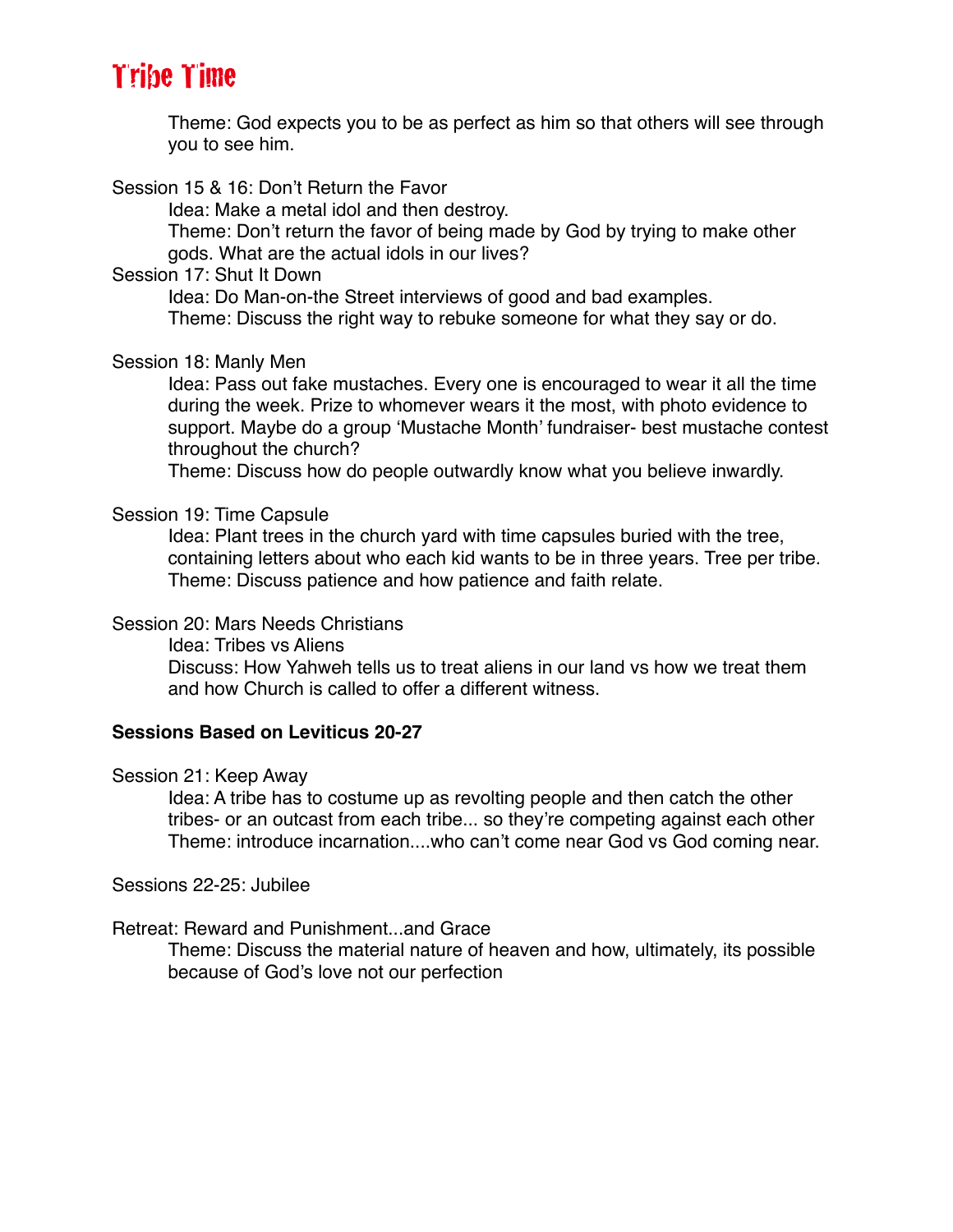#### **Year Two**

### Fall Retreat: Undying Fire

Idea: Bonfire overnight that they have to stay up all night to tend. Photo scavenger hunt, including a shopping trip to Target to purchase their sacred underwear and then wear in public in various ways. Prizes to best photo, silliest underwear, closest to Dennis' likely underwear etc.

Theme: How God's presence in you is the only fire that won't go out.

## **Sessions: Based on Leviticus 1-4**

#### Session 1: Tribe Sort

As a take-off of Harry Potter, use sorting hat to divide all the kids into one of the tribes of Israel. Use paint, costuming etc for them to compete (a la Lord of the Flies) and team build in the first session.

#### Session 2: The Grain Offering

Idea: Make a human tortilla, roll someone in floor and lard. Make actual tortillas too.

Theme: The things God gives to us through creation that sustain us.

#### Session 3: The Fellowship Offering

Idea: Blood War, using red paint of syrup. Cover class altar in blood too. Theme: God gives us one another to sustain our lives. Blood symbolizes life, that's what we offer to give thanks for our fellowship with one another and God.

## Session 4: Ripping Off Your Friends

Idea: Role-play 'moral' dilemmas.

Theme: Use stipulation against cheating friends and neighbors to discuss how to be a friend and how not to take your friends for granted.

#### Session 5: God's Share

Idea: Man-on-the-Street interviews

Theme: Israel had to offer God a share of their everything. How do we honor God in our day to day? Include God in our day to day?

## **Sessions Based on Leviticus 8-10**

Session 6: Unauthorized Fire Theme: How do we misuse God's things?

#### Session 7: Ordination Day

Idea: Follow ordination of Aaron as closely as possible in detail and props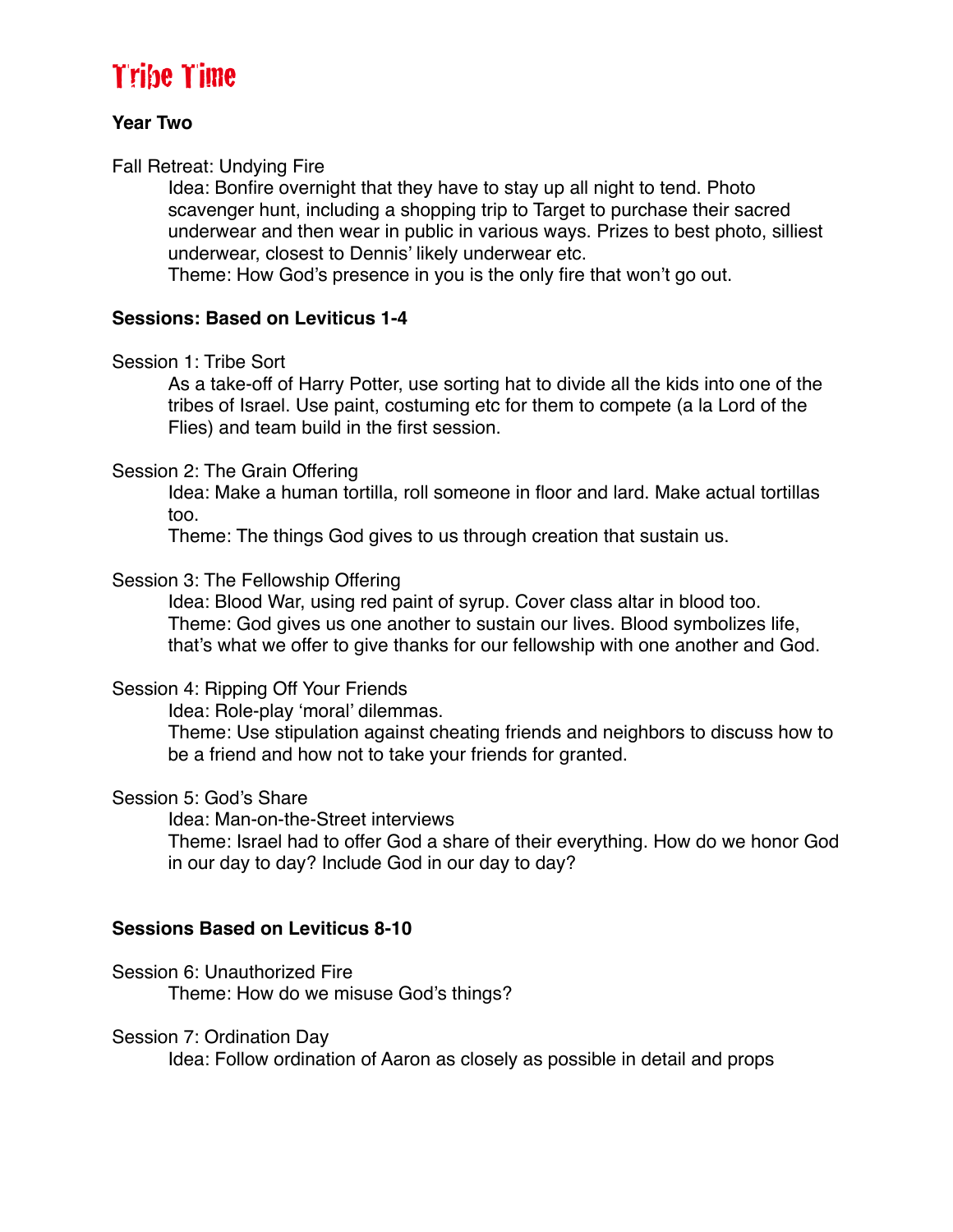Theme: Select/Vote for 7 kids to serve as the priests of their peers. Have an ordination service, invite family and pray over them. This can be a good time to discuss the qualities of a 'minister' to others.

#### **Sessions Based on Leviticus 11-13**

Session 8: What's (Not) for Dinner

Idea: Fear Factor Food Contest Theme: Discuss boundaries and how we make ourselves 'distinct' from the wider culture as God's people.

#### **Sessions Based on Leviticus 14-18**

#### Sessions 9 and 10: Goat Loading

Idea: Get a Goat, maybe a tribe has to help you the day before or morning of, or watch it overnight. Load it with the sins of the people (solicited from the congregation?). Second session walk through ritual a second time with Jesus as scapegoat and talk about once for all sacrifice.

#### Session 11: Test for Doneness

Idea: Tribes vs Vampires, Fear Factor blood pudding contest. Theme: God's commands as freeing, life-giving and protective.

#### **Sessions Based on Leviticus 19**

Session 12: Dr Phil Meets Yahweh

Idea: Some sort of spoof Dr Phil type show where a kid and their fictional parents talk through the challenges of honoring parents Theme: Honor your folks

#### Sessions 13 and 14: Don't Return the Favor

Idea: Make a metal idol (with Allison) and then destroy Theme: Don't return the favor of being made by God by trying to make other gods. What are the actual idols in our lives?

#### Session 14: Cut Off

Theme: Use the community casting some out to discuss peer pressure and how, when you end a friendship that isn't healthy

#### Session 15: Gleaning

Idea: Work at food bank Theme: God's compassion towards the poor and God's expectation on us.

Session 16: Watch Your Mouth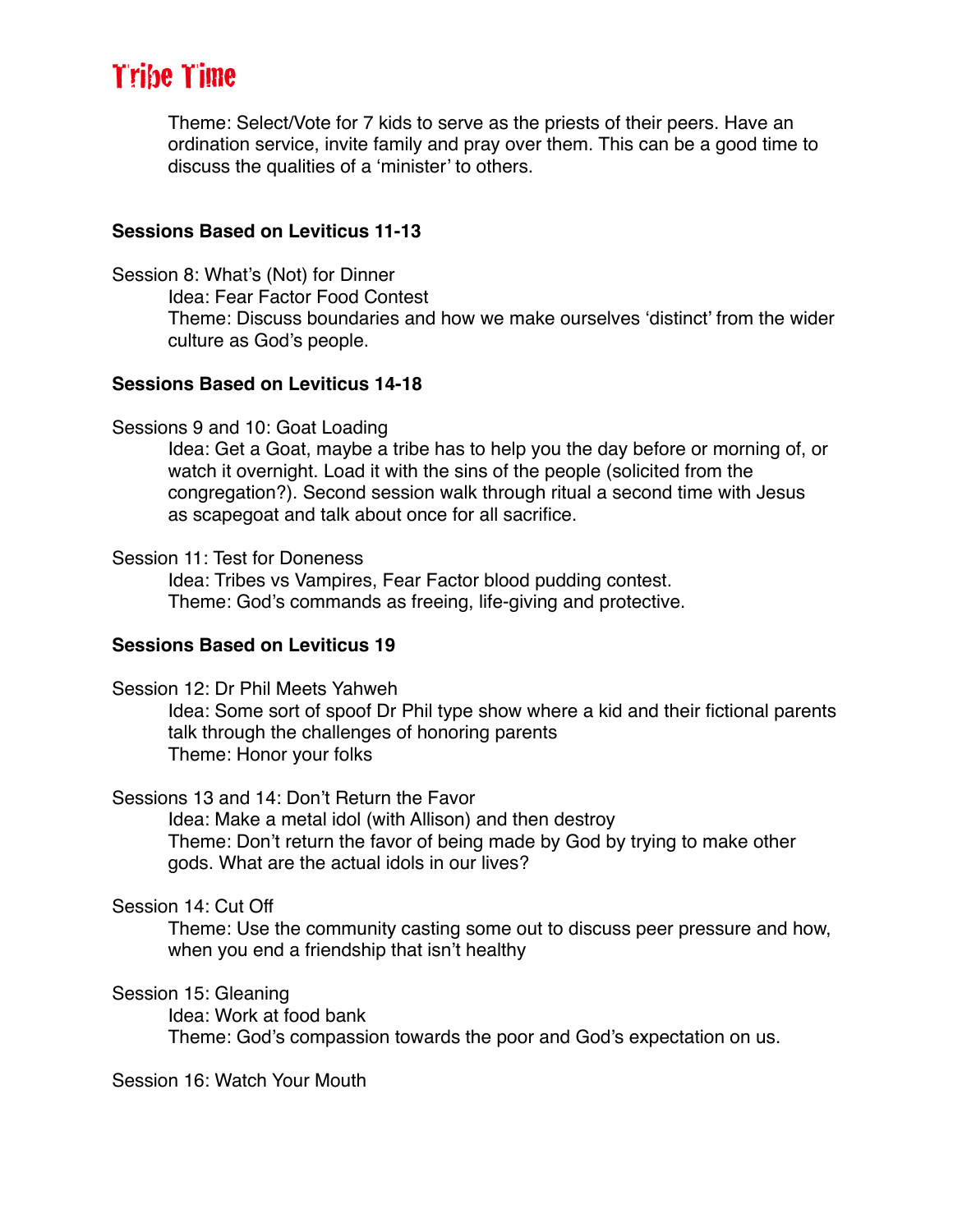Idea: Pepper or soap eating contest. Give them some of sticker or something to give to someone every time during the week they hear someone slander, swear or say something hurtful.

Theme: Our mouths can be weapons or tools of love. What we say reflects what we are and what we believe.

#### Session 17: Pervert

Idea: Make ironic protest t-shirts.

Theme: Discuss what justice is, why God cares and how we pervert it as individuals and a community and a nation.

Session 18: Your Body is a many cases in the Session 18:

Idea: Tattoo tribes with what they believe about their bodies. Theme: Discuss how do people outwardly know what you believe inwardly? How you treat your body reflects how you treat God in your heart vs. body image problems in our culture.

#### Session 19: Stumbling Block Assessment Test

Idea: Give the tribes a test to assess how well the church integrates and welcomes those with disabilities. Does ancient Israel score better.

#### Session 20: Time Capsule

Idea: Plant trees in the church yard with time capsules buried with the tree, containing letters about who each kid wants to be in three years. Tree per tribe. Theme: Discuss patience and how patience and faith relate

#### Session 21: Manly Men

Idea: Pass out fake mustaches. Every one is encouraged to wear it all the time during the week. Prize to whomever wears it the most, with photo evidence to support. Maybe do a 'Mustache Month' group fundraiser- best mustache contest throughout the church.

Theme: Discuss how do people outwardly know what you believe inwardly.

#### **Sessions Based on Leviticus 20-27**

Session 22: Keep Away

Idea: A tribe has to costume up as revolting people and then catch the other tribes- or an outcast from each tribe... so they're competing against each other Theme: introduce incarnation....who can't come near God vs God coming near.

Sessions 23-25: Party Time Passover Weeks and Trumpets **Tabernacles** 

Retreat: What's Worth Saving?